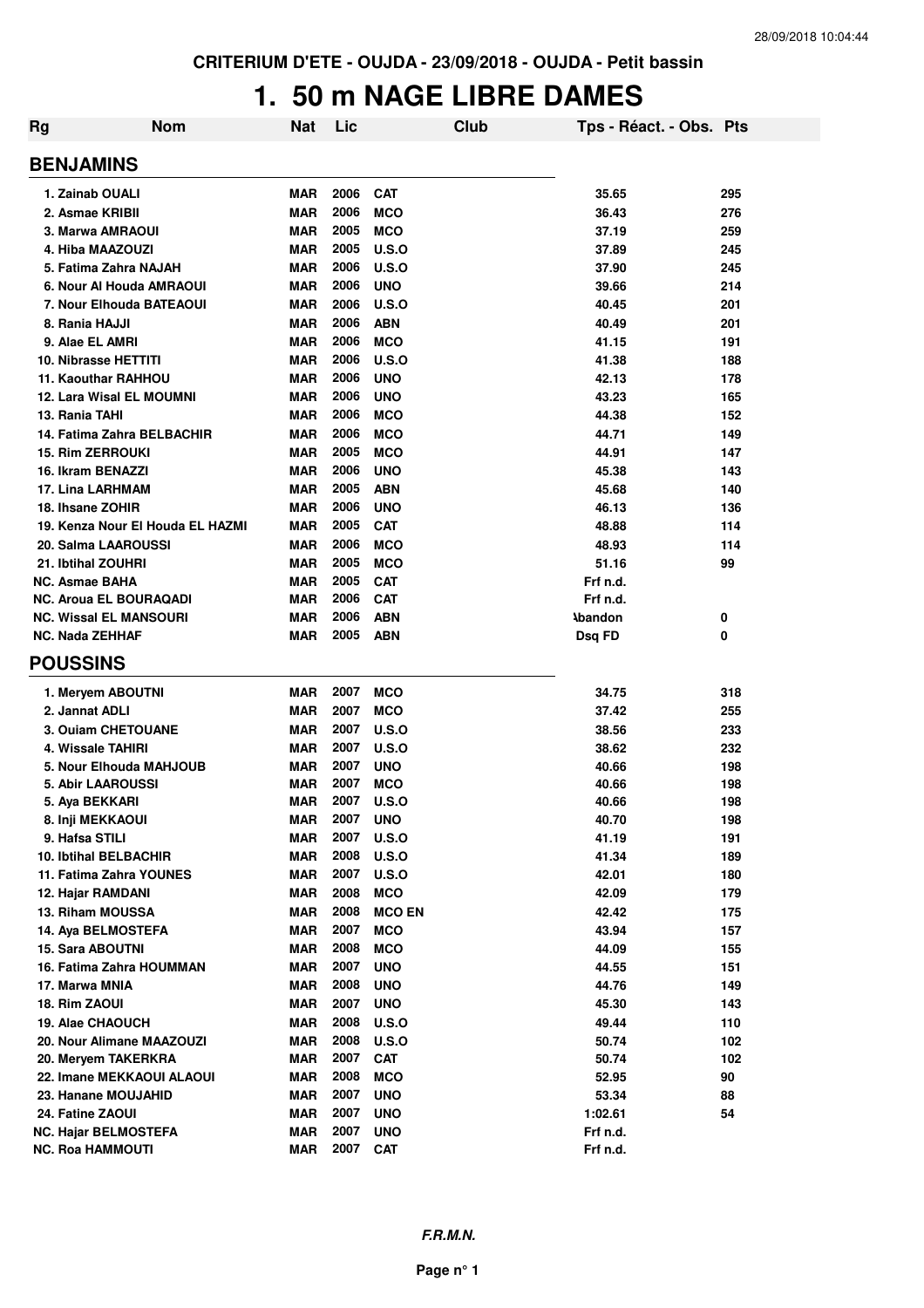# **2. 50 m BRASSE MESSIEURS**

| <b>Rg</b> | <b>Nom</b>                     | <b>Nat</b> | Lic  | Club          | Tps - Réact. - Obs. Pts |     |
|-----------|--------------------------------|------------|------|---------------|-------------------------|-----|
|           | <b>BENJAMINS</b>               |            |      |               |                         |     |
|           | 1. Omar HIDAF                  | <b>MAR</b> | 2006 | <b>CODM</b>   | 41.45                   | 266 |
|           | 2. Yassine RAMDANI             | <b>MAR</b> | 2005 | <b>MCO</b>    | 41.77                   | 260 |
|           | 3. Houssam BOUBEKRI            | <b>MAR</b> | 2005 | <b>MCO</b>    | 42.00                   | 256 |
|           | 4. Mohammed Borhane DZIRI      | <b>MAR</b> | 2005 | <b>MCO EN</b> | 44.06                   | 221 |
|           | 5. Mohamed Salah Eddine RAHHOU | <b>MAR</b> | 2005 | <b>UNO</b>    | 44.23                   | 219 |
|           | 6. Abdelali RAMDANI            | <b>MAR</b> | 2006 | <b>MCO</b>    | 44.48                   | 215 |
|           | 7. Ayoub RAHMANI               | <b>MAR</b> | 2005 | <b>MCO EN</b> | 44.99                   | 208 |
|           | 8. Mohammed Yassine RHALOUSSI  | <b>MAR</b> | 2005 | U.S.O         | 45.51                   | 201 |
|           | 9. Nasrallah BELHADRI          | <b>MAR</b> | 2006 | <b>UNO</b>    | 46.56                   | 188 |
|           | 10. Ghaly JAGOUI               | <b>MAR</b> | 2005 | U.S.O         | 46.85                   | 184 |
|           | 11. El Mehdi KADIRI            | <b>MAR</b> | 2006 | <b>MCO EN</b> | 47.49                   | 177 |
|           | <b>12. Amine SOUARJI</b>       | <b>MAR</b> | 2005 | U.S.O         | 48.09                   | 170 |
|           | <b>13. Anis HALHEIT</b>        | <b>MAR</b> | 2005 | <b>MCO</b>    | 48.61                   | 165 |
|           | <b>14. Ali BOULAYOUNE</b>      | <b>MAR</b> | 2006 | U.S.O         | 49.40                   | 157 |
|           | <b>15. Ayoub CHIHAB</b>        | <b>MAR</b> | 2005 | <b>MCO</b>    | 50.49                   | 147 |
|           | 16. Mohamed Ali LAZRAK         | <b>MAR</b> | 2006 | <b>ABN</b>    | 50.65                   | 146 |
|           | 17. Mostafa BEN ABID           | <b>MAR</b> | 2005 | U.S.O         | 52.14                   | 133 |
|           | 18. El Mehdi ZOUHRI            | <b>MAR</b> | 2006 | <b>UNO</b>    | 52.49                   | 131 |
|           | 19. Ayoub SADEQUI              | <b>MAR</b> | 2005 | U.S.O         | 53.58                   | 123 |
|           | <b>20. Iliass ARFAOUI</b>      | <b>MAR</b> | 2005 | U.S.O         | 55.01                   | 113 |
|           | 21. Rayane KARMIM              | <b>MAR</b> | 2006 | <b>UNO</b>    | 59.64                   | 89  |
|           | 22. Salah Eddine SALMI         | <b>MAR</b> | 2006 | <b>UNO</b>    | 1:01.16                 | 82  |
|           | NC. Alae Eddine CHEKROUN       | <b>MAR</b> | 2005 | <b>MCO EN</b> | Dsq NI                  | 0   |
|           | <b>NC. Mohamed EL ARBAOUI</b>  | <b>MAR</b> | 2005 | <b>ABN</b>    | Dsq NI                  | 0   |
|           | <b>NC. Ahmed HAMMAL</b>        | <b>MAR</b> | 2006 | U.S.O         | Dsq NI                  | 0   |
|           | <b>NC. Mahmoud BENHACHEM</b>   | <b>MAR</b> | 2005 | U.S.O         | Disqual.                | 0   |
|           | <b>POUSSINS</b>                |            |      |               |                         |     |
|           | 1. Abdelilah NAJAH             | <b>MAR</b> | 2007 | U.S.O         | 46.69                   | 186 |
|           | 2. Mehdi OUMOKHTAR             | <b>MAR</b> | 2007 | <b>UNO</b>    | 47.30                   | 179 |
|           | 3. Badr CHEHLAFI               | <b>MAR</b> | 2007 | U.S.O         | 49.13                   | 160 |
|           | 4. Youssef LAZRAK              | <b>MAR</b> | 2007 | <b>ABN</b>    | 50.92                   | 143 |
|           | 5. Younes HAMDAOUI             | <b>MAR</b> | 2008 | U.S.O         | 52.45                   | 131 |
|           | 6. Mohammed Yassine REMMANE    | <b>MAR</b> | 2007 | <b>UNO</b>    | 53.30                   | 125 |
|           | 7. Mohammed Yasser KISSI       | MAR        | 2007 | <b>U.S.O</b>  | 55.27                   | 112 |
|           | 8. Mehdi NAGRI                 | MAR        | 2008 | <b>U.S.O</b>  | 56.48                   | 105 |
|           | 9. Othmane DOUZI               | MAR        | 2007 | <b>UNO</b>    | 56.65                   | 104 |
|           | 10. Ousama HASSAIN             | <b>MAR</b> | 2007 | <b>UNO</b>    | 58.10                   | 96  |
|           | 11. Rayan RHALOUSSI            | <b>MAR</b> | 2008 | U.S.O         | 59.22                   | 91  |
|           | 12. Anas CHAKHAR               | <b>MAR</b> | 2007 | <b>U.S.O</b>  | 1:03.53                 | 74  |
|           | 13. Amine CHATER               | <b>MAR</b> | 2007 | <b>U.S.O</b>  | 1:04.28                 | 71  |
|           | 14. Mohamed Rayane SEKKAT      | <b>MAR</b> | 2007 | <b>UNO</b>    | 1:04.80                 | 69  |
|           | 15. Yahya ELHALAFI             | <b>MAR</b> | 2008 | <b>UNO</b>    | 1:08.03                 | 60  |
|           | <b>16. Al Farouk KADDOURI</b>  | <b>MAR</b> | 2008 | <b>U.S.O</b>  | 1:13.11                 | 48  |
|           | NC. Mohammed Reda DOUZI        | <b>MAR</b> | 2008 | <b>MCO EN</b> | Dsq NI                  | 0   |
|           | NC. Mohammed ELHIDI            | <b>MAR</b> | 2008 | <b>UNO</b>    | Dsq NI                  | 0   |
|           | NC. Yahya HIMAMA               | <b>MAR</b> | 2008 | U.S.O         | Dsq NI                  | 0   |
|           | <b>NC. Omar ZAROUALI</b>       | <b>MAR</b> | 2007 | <b>CAT</b>    | Dsq NI                  | 0   |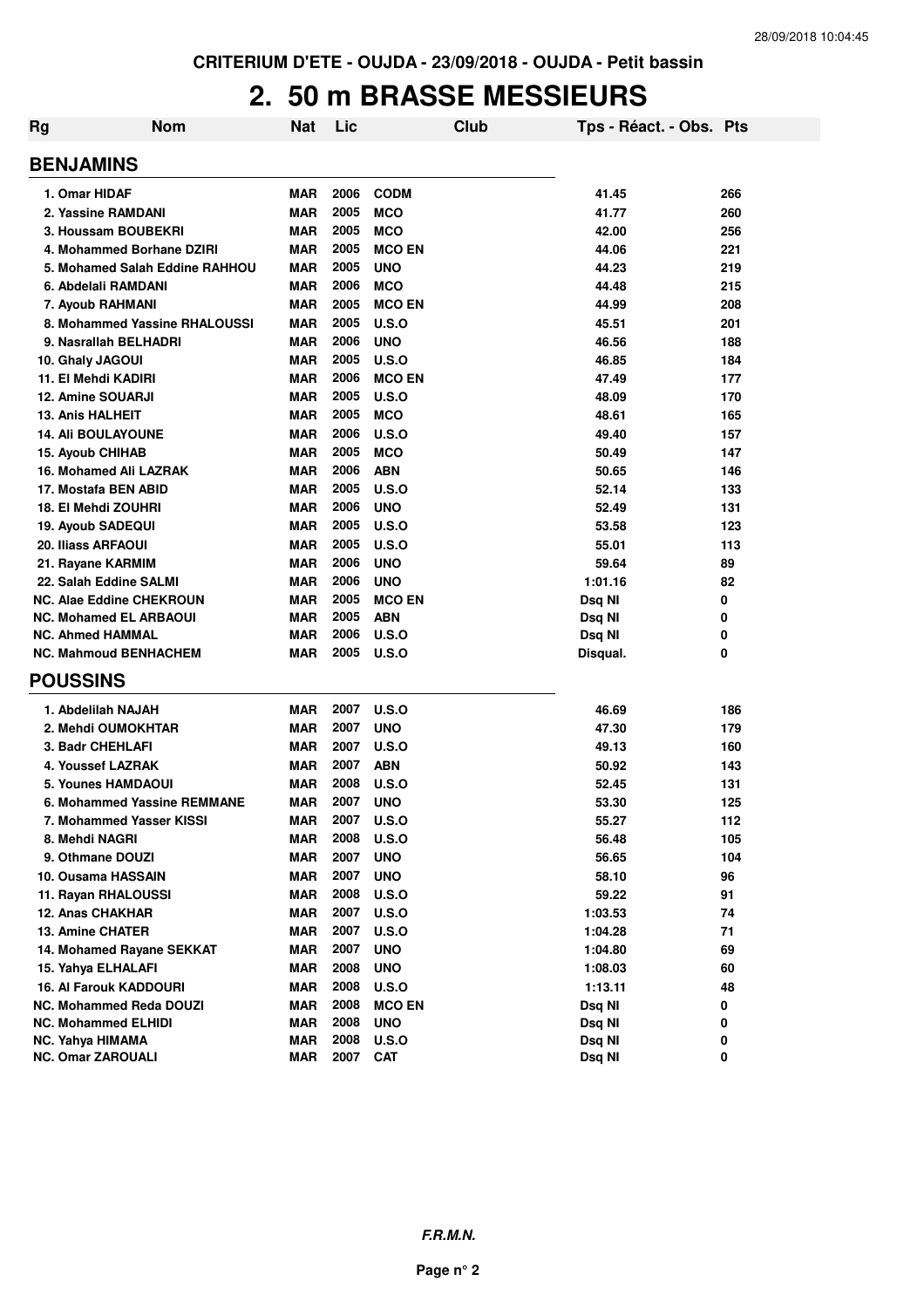## **3. 50 m PAPILLON DAMES**

| Rg                       | <b>Nom</b>                      | <b>Nat</b> | Lic  | Club       | Tps - Réact. - Obs. Pts |     |
|--------------------------|---------------------------------|------------|------|------------|-------------------------|-----|
| <b>BENJAMINS</b>         |                                 |            |      |            |                         |     |
|                          | 1. Marwa AMRAOUI                | <b>MAR</b> | 2005 | <b>MCO</b> | 42.59                   | 188 |
| 2. Asmae KRIBII          |                                 | <b>MAR</b> | 2006 | <b>MCO</b> | 45.92                   | 150 |
|                          | 3. Hiba MAAZOUZI                | <b>MAR</b> | 2005 | U.S.O      | 47.83                   | 133 |
|                          | <b>4. Wissal EL MANSOURI</b>    | <b>MAR</b> | 2006 | <b>ABN</b> | 52.61                   | 100 |
|                          | 5. Nour Al Houda AMRAOUI        | <b>MAR</b> | 2006 | <b>UNO</b> | 56.76                   | 79  |
| <b>NC. Asmae BAHA</b>    |                                 | <b>MAR</b> | 2005 | <b>CAT</b> | Frf n.d.                |     |
| <b>NC. Nada ZEHHAF</b>   |                                 | <b>MAR</b> | 2005 | <b>ABN</b> | Dsq NI                  | 0   |
| <b>POUSSINS</b>          |                                 |            |      |            |                         |     |
| 1. Aya TABET             |                                 | <b>MAR</b> | 2007 | <b>MCO</b> | 38.86                   | 248 |
| 2. Jannat ADLI           |                                 | <b>MAR</b> | 2007 | <b>MCO</b> | 42.61                   | 188 |
|                          | 3. Meryem ABOUTNI               | <b>MAR</b> | 2007 | <b>MCO</b> | 43.27                   | 180 |
| 4. Aya BEKKARI           |                                 | <b>MAR</b> | 2007 | U.S.O      | 47.13                   | 139 |
|                          | <b>5. Abir LAAROUSSI</b>        | <b>MAR</b> | 2007 | <b>MCO</b> | 47.88                   | 132 |
|                          | 6. Ouiame BOUAZZAOUI            | <b>MAR</b> | 2007 | <b>MCO</b> | 51.27                   | 108 |
|                          | 7. Sara ABOUTNI                 | <b>MAR</b> | 2008 | <b>MCO</b> | 57.27                   | 77  |
| 8. Hafsa STILI           |                                 | <b>MAR</b> | 2007 | U.S.O      | 58.14                   | 74  |
|                          | 9. Hajar RAMDANI                | <b>MAR</b> | 2008 | <b>MCO</b> | 1:01.35                 | 63  |
|                          | <b>NC. Hajar BELMOSTEFA</b>     | <b>MAR</b> | 2007 | <b>UNO</b> | Frf n.d.                |     |
| <b>NC. Inji MEKKAOUI</b> |                                 | <b>MAR</b> | 2007 | <b>UNO</b> | Dsq FD                  | 0   |
|                          | <b>NC. Nour Elhouda MAHJOUB</b> | <b>MAR</b> | 2007 | <b>UNO</b> | Dsg VI                  | 0   |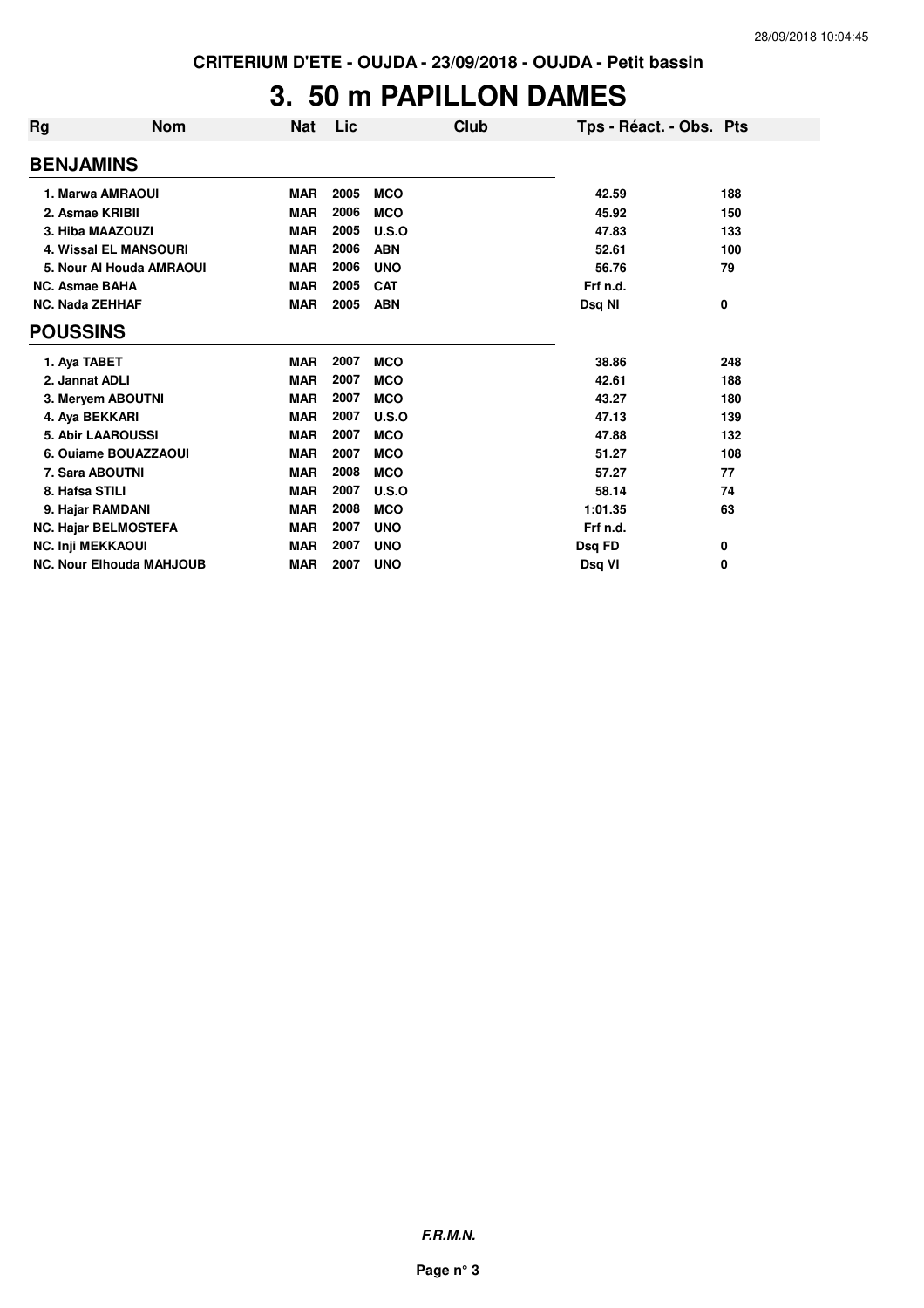# **4. 50 m DOS MESSIEURS**

| Rg | <b>Nom</b>                                          | Nat                      | Lic          |                                | Club | Tps - Réact. - Obs. Pts |            |
|----|-----------------------------------------------------|--------------------------|--------------|--------------------------------|------|-------------------------|------------|
|    | <b>BENJAMINS</b>                                    |                          |              |                                |      |                         |            |
|    | 1. Nouh ZAROUKI                                     | <b>MAR</b>               | 2005         | <b>UNO</b>                     |      | 33.05                   | 385        |
|    | 2. Yasser OUARIACH                                  | <b>MAR</b>               | 2005         | U.S.O                          |      | 33.75                   | 361        |
|    | 3. Mohamed Salah Eddine RAHHOU                      | <b>MAR</b>               | 2005         | <b>UNO</b>                     |      | 39.70                   | 222        |
|    | 4. Ilyasse ZAID                                     | <b>MAR</b>               | 2006         | <b>MCO EN</b>                  |      | 39.97                   | 217        |
|    | 5. Adham Salah CHERRAK                              | <b>MAR</b>               | 2005         | <b>MCO</b>                     |      | 40.22                   | 213        |
|    | 6. Omar HIDAF                                       | <b>MAR</b>               | 2006         | <b>CODM</b>                    |      | 41.23                   | 198        |
|    | 7. Houssam BOUBEKRI                                 | <b>MAR</b>               | 2005         | <b>MCO</b>                     |      | 41.59                   | 193        |
|    | 8. Adam Othmane HAMDAOUI                            | <b>MAR</b>               | 2006         | <b>MCO</b>                     |      | 41.81                   | 190        |
|    | 9. Yassine RAMDANI                                  | <b>MAR</b>               | 2005         | <b>MCO</b>                     |      | 42.88                   | 176        |
|    | 10. Amine SOUARJI                                   | <b>MAR</b>               | 2005         | U.S.O                          |      | 44.34                   | 159        |
|    | <b>11. Anis HALHEIT</b>                             | <b>MAR</b>               | 2005         | <b>MCO</b>                     |      | 44.58                   | 156        |
|    | 12. Ayoub CHIHAB                                    | <b>MAR</b>               | 2005<br>2005 | <b>MCO</b>                     |      | 46.12                   | 141        |
|    | 13. Ghaly JAGOUI<br>14. El Mehdi ZOUHRI             | <b>MAR</b><br><b>MAR</b> | 2006         | U.S.O<br><b>UNO</b>            |      | 46.48<br>46.85          | 138<br>135 |
|    | 15. Ayoub SADEQUI                                   | <b>MAR</b>               | 2005         | U.S.O                          |      | 47.03                   | 133        |
|    | 16. Mostafa BEN ABID                                | <b>MAR</b>               | 2005         | U.S.O                          |      | 48.02                   | 125        |
|    | 17. Anass BOURHRARA                                 | <b>MAR</b>               | 2006         | <b>UNO</b>                     |      | 48.31                   | 123        |
|    | <b>18. Ali BOULAYOUNE</b>                           | <b>MAR</b>               | 2006         | U.S.O                          |      | 48.94                   | 118        |
|    | 19. Anas BELARBI                                    | <b>MAR</b>               | 2006         | <b>MCO</b>                     |      | 50.56                   | 107        |
|    | 20. Mohamed Ali LAZRAK                              | <b>MAR</b>               | 2006         | <b>ABN</b>                     |      | 52.77                   | 94         |
|    | 21. Ahmed HAMMAL                                    | <b>MAR</b>               | 2006         | U.S.O                          |      | 56.66                   | 76         |
|    | 22. Saad MERNIT                                     | <b>MAR</b>               | 2005         | <b>MCO EN</b>                  |      | 57.02                   | 74         |
|    | 23. Salah Eddine SALMI                              | <b>MAR</b>               | 2006         | <b>UNO</b>                     |      | 58.04                   | 71         |
|    | <b>24. Iliass ARFAOUI</b>                           | <b>MAR</b>               | 2005         | U.S.O                          |      | 1:02.63                 | 56         |
|    | <b>NC. Mehdi AMHARREF</b>                           | <b>MAR</b>               | 2006         | <b>CAT</b>                     |      | Frf n.d.                |            |
|    | <b>NC. Nasrallah BELHADRI</b>                       | <b>MAR</b>               | 2006         | <b>UNO</b>                     |      | Dsq NI                  | 0          |
|    | <b>NC. Mahmoud BENHACHEM</b>                        | <b>MAR</b>               | 2005         | <b>U.S.O</b>                   |      | Dsq NI                  | 0          |
|    | <b>NC. Mohamed Hamza LAYACHI</b>                    | MAR                      | 2005         | <b>CAT</b>                     |      | Dsq NI                  | 0          |
|    | <b>POUSSINS</b>                                     |                          |              |                                |      |                         |            |
|    | 1. Othmane RHZAL                                    | <b>MAR</b>               | 2008         | <b>UNO</b>                     |      | 40.70                   | 206        |
|    | 2. Mohamed Sami MIRI                                | <b>MAR</b>               | 2007         | <b>UNO</b>                     |      | 42.71                   | 178        |
|    | 3. Alae Eddine BENCHAOU                             | <b>MAR</b>               | 2007         | U.S.O                          |      | 43.77                   | 165        |
|    | 4. Ousama HASSAIN                                   | <b>MAR</b>               | 2007         | <b>UNO</b>                     |      | 44.16                   | 161        |
|    | 5. Mohaamed Zouhir MOUFADDAL<br>6. Abdelilah NAJAH  | MAR<br><b>MAR</b>        | 2008<br>2007 | <b>UNO</b><br>U.S.O            |      | 44.80<br>45.48          | 154<br>147 |
|    | 7. Ali STILI                                        | <b>MAR</b>               | 2008         | <b>U.S.O</b>                   |      | 47.07                   | 133        |
|    | 8. Mohammed Yassine REMMANE                         | <b>MAR</b>               | 2007         | <b>UNO</b>                     |      | 48.20                   | 124        |
|    | 9. Badr CHEHLAFI                                    | <b>MAR</b>               | 2007         | U.S.O                          |      | 48.38                   | 122        |
|    | 10. Othmane EL MAHI                                 | <b>MAR</b>               | 2008         | <b>MCO</b>                     |      | 49.13                   | 117        |
|    | 11. Haitham RAHMANI                                 | <b>MAR</b>               | 2008         | <b>MCO EN</b>                  |      | 50.90                   | 105        |
|    | 12. Othmane DOUZI                                   | <b>MAR</b>               | 2007         | <b>UNO</b>                     |      | 51.12                   | 104        |
|    | 13. Rayan RHALOUSSI                                 | <b>MAR</b>               | 2008         | <b>U.S.O</b>                   |      | 52.71                   | 94         |
|    | <b>14. Younes HAMDAOUI</b>                          | <b>MAR</b>               | 2008         | <b>U.S.O</b>                   |      | 53.89                   | 88         |
|    | <b>15. Al Farouk KADDOURI</b>                       | <b>MAR</b>               | 2008         | U.S.O                          |      | 55.38                   | 81         |
|    | 16. Mohammed ELHIDI                                 | <b>MAR</b>               | 2008         | <b>UNO</b>                     |      | 58.42                   | 69         |
|    | 17. Mehdi NAGRI                                     | MAR                      | 2008         | U.S.O                          |      | 58.91                   | 67         |
|    | 18. Amine CHATER                                    | <b>MAR</b>               | 2007         | <b>U.S.O</b>                   |      | 1:00.13                 | 63         |
|    | 19. Mohammed Yasser KISSI                           | <b>MAR</b>               | 2007         | <b>U.S.O</b>                   |      | 1:02.12                 | 57         |
|    | 20. Yahya ELHALAFI                                  | <b>MAR</b>               | 2008         | <b>UNO</b>                     |      | 1:03.09                 | 55         |
|    | 21. Mohamed Rayane SEKKAT                           | <b>MAR</b>               | 2007         | <b>UNO</b>                     |      | 1:10.91                 | 38         |
|    | <b>NC. Mehdi OUMOKHTAR</b>                          | <b>MAR</b>               | 2007         | <b>UNO</b>                     |      | Frf n.d.                |            |
|    | <b>NC. Achraf LATRACHE</b>                          | <b>MAR</b>               | 2007         | <b>MCO EN</b>                  |      | Dsq VI                  | 0          |
|    | <b>NC. Rayane LAZAR</b>                             | <b>MAR</b>               | 2007         | <b>MCO</b>                     |      | Dsq VI                  | 0          |
|    | <b>NC. Ilyass ELBASRI</b><br><b>NC. Ziad JAADNA</b> | <b>MAR</b><br><b>MAR</b> | 2008<br>2008 | <b>MCO EN</b><br><b>MCO EN</b> |      | Dsq NI<br>Dsq NI        | 0<br>0     |
|    |                                                     |                          |              |                                |      |                         |            |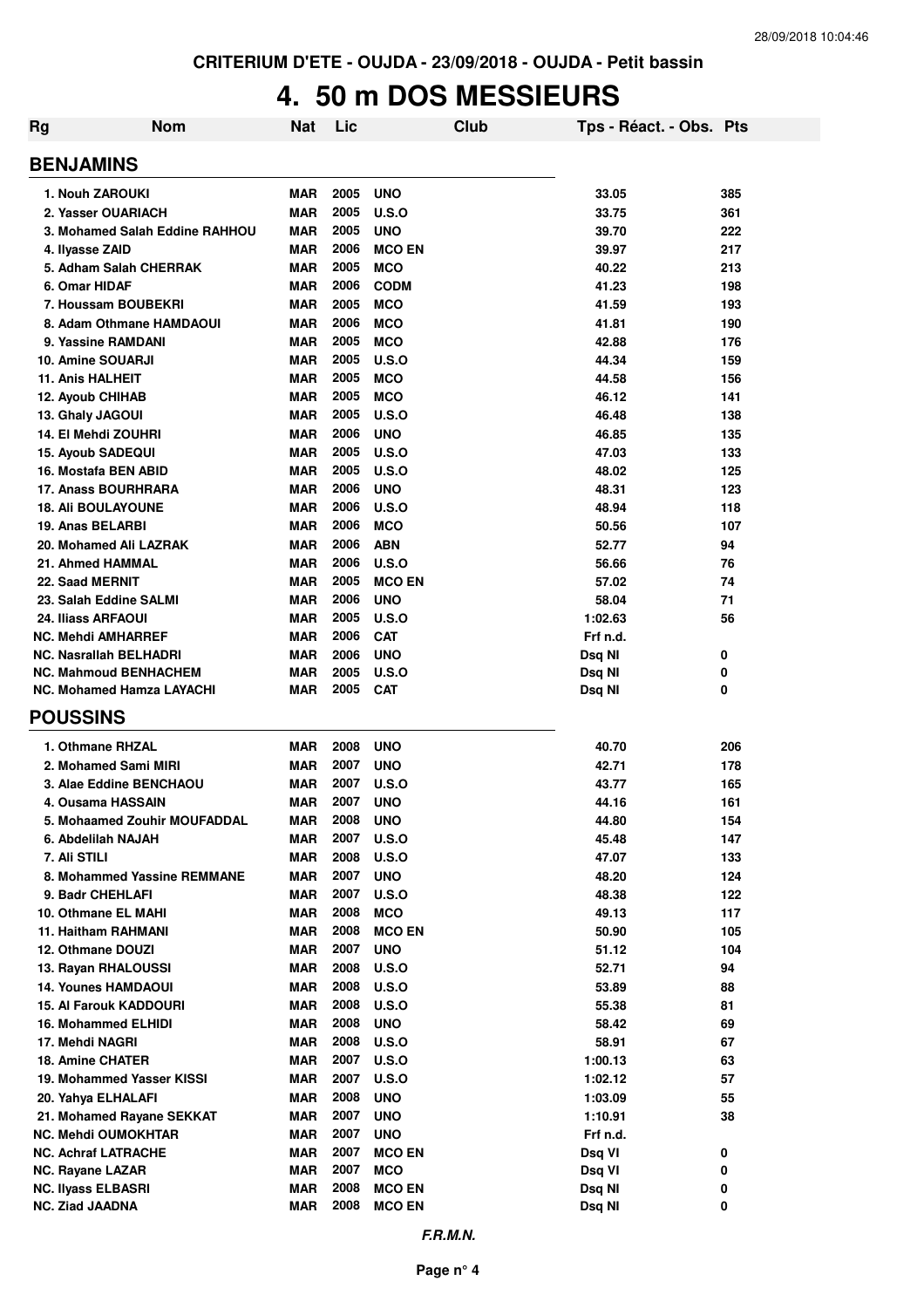**CRITERIUM D'ETE - OUJDA - 23/09/2018 - OUJDA - Petit bassin**

### **4. 50 m DOS MESSIEURS**

| Rg                      | Nom | <b>Nat</b> | Lic                  | Club | Tps - Réact. - Obs. Pts |  |
|-------------------------|-----|------------|----------------------|------|-------------------------|--|
| <b>POUSSINS</b>         |     |            |                      |      |                         |  |
| NC. Yahya HIMAMA        |     | <b>MAR</b> | 2008<br><b>U.S.O</b> |      | Dsg NI                  |  |
| <b>NC. Anas CHAKHAR</b> |     | <b>MAR</b> | 2007<br><b>U.S.O</b> |      | Dsg NI                  |  |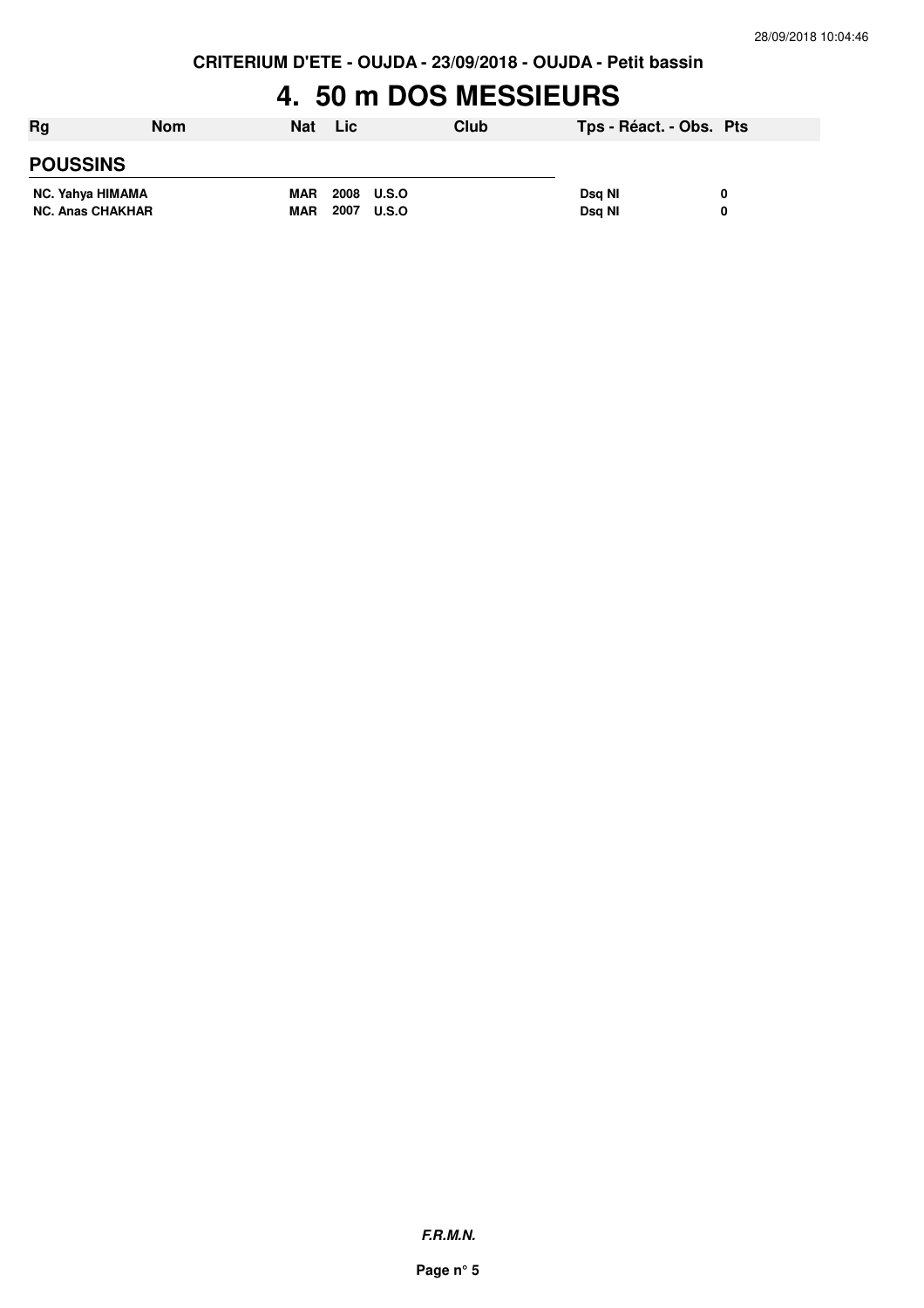## **5. 4 x 50 m 4 NAGES DAMES**

| Rg               | <b>Nom</b>                   | <b>Nat</b> | Lic  | Club       | Tps - Réact. - Obs. Pts |     |
|------------------|------------------------------|------------|------|------------|-------------------------|-----|
| <b>BENJAMINS</b> |                              |            |      |            |                         |     |
|                  | 1. Nibrasse HETTITI          | <b>MAR</b> | 2006 | U.S.O      | 3:06.31                 | 196 |
|                  | <b>Nour Elhouda BATEAOUI</b> | <b>MAR</b> | 2006 | U.S.O      |                         | 196 |
|                  | <b>Hiba MAAZOUZI</b>         | <b>MAR</b> | 2005 | U.S.O      |                         | 196 |
|                  | <b>Fatima Zahra NAJAH</b>    | <b>MAR</b> | 2006 | U.S.O      |                         | 196 |
|                  | 2. Salma LAAROUSSI           | <b>MAR</b> | 2006 | <b>MCO</b> | 3:10.52                 | 183 |
|                  | <b>Asmae KRIBII</b>          | <b>MAR</b> | 2006 | <b>MCO</b> |                         | 183 |
|                  | <b>Marwa AMRAOUI</b>         | <b>MAR</b> | 2005 | <b>MCO</b> |                         | 183 |
|                  | Alae EL AMRI                 | <b>MAR</b> | 2006 | <b>MCO</b> |                         | 183 |
| 3. Rania HAJJI   |                              | <b>MAR</b> | 2006 | <b>ABN</b> | 3:15.16                 | 170 |
|                  | <b>Lina LARHMAM</b>          | <b>MAR</b> | 2005 | <b>ABN</b> |                         | 170 |
|                  | <b>Wissal EL MANSOURI</b>    | <b>MAR</b> | 2006 | <b>ABN</b> |                         | 170 |
|                  | Nada ZEHHAF                  | <b>MAR</b> | 2005 | <b>ABN</b> |                         | 170 |
| <b>POUSSINS</b>  |                              |            |      |            |                         |     |
|                  | 1. Ouiam CHETOUANE           | <b>MAR</b> | 2007 | U.S.O      | 3:02.64                 | 208 |
|                  | <b>Fatima Zahra YOUNES</b>   | <b>MAR</b> | 2007 | U.S.O      |                         | 208 |
|                  | Aya BEKKARI                  | <b>MAR</b> | 2007 | U.S.O      |                         | 208 |
|                  | <b>Wissale TAHIRI</b>        | <b>MAR</b> | 2007 | U.S.O      |                         | 208 |
|                  | 2. Inji MEKKAOUI             | <b>MAR</b> | 2007 | <b>UNO</b> | 3:27.07                 | 143 |
|                  | <b>Fatima Zahra HOUMMAN</b>  | <b>MAR</b> | 2007 | <b>UNO</b> |                         | 143 |
|                  | <b>Nour Elhouda MAHJOUB</b>  | <b>MAR</b> | 2007 | <b>UNO</b> |                         | 143 |
|                  | <b>Marwa MNIA</b>            | <b>MAR</b> | 2008 | <b>UNO</b> |                         | 143 |
|                  | 3. Sara ABOUTNI              | <b>MAR</b> | 2008 | <b>MCO</b> | 3:28.77                 | 139 |
|                  | <b>Hajar RAMDANI</b>         | <b>MAR</b> | 2008 | <b>MCO</b> |                         | 139 |
|                  | <b>Ouiame BOUAZZAOUI</b>     | <b>MAR</b> | 2007 | <b>MCO</b> |                         | 139 |
|                  | <b>Aya BELMOSTEFA</b>        | <b>MAR</b> | 2007 | <b>MCO</b> |                         | 139 |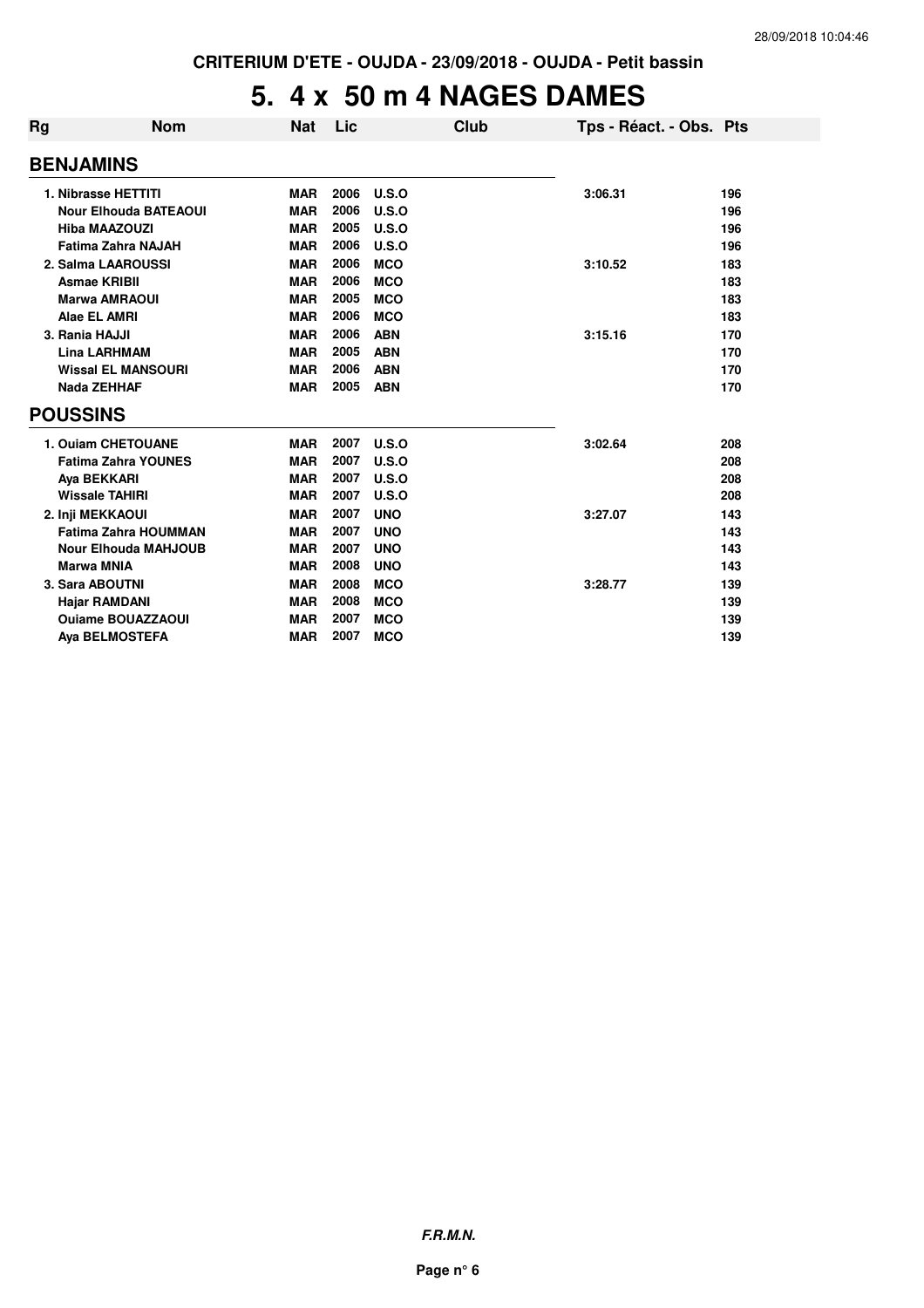#### **6. 4 x 50 m 4 NAGES MESSIEURS**

| Rg | <b>Nom</b>                      | <b>Nat</b> | Lic  |               | Club | Tps - Réact. - Obs. Pts |     |
|----|---------------------------------|------------|------|---------------|------|-------------------------|-----|
|    |                                 |            |      |               |      |                         |     |
|    | <b>BENJAMINS</b>                |            |      |               |      |                         |     |
|    | 1. Mohamed Salah Eddine RAHHOU  | MAR        | 2005 | <b>UNO</b>    |      | 2:34.17                 | 231 |
|    | <b>Nasrallah BELHADRI</b>       | <b>MAR</b> | 2006 | <b>UNO</b>    |      |                         | 231 |
|    | <b>Nouh ZAROUKI</b>             | <b>MAR</b> | 2005 | <b>UNO</b>    |      |                         | 231 |
|    | <b>Anass BOURHRARA</b>          | MAR        | 2006 | <b>UNO</b>    |      |                         | 231 |
|    | 2. Ilyasse ZAID                 | <b>MAR</b> | 2006 | <b>MCO EN</b> |      | 2:38.38                 | 213 |
|    | <b>Mohammed MOUSSA</b>          | <b>MAR</b> | 2005 | <b>MCO EN</b> |      |                         | 213 |
|    | <b>Ayoub RAHMANI</b>            | <b>MAR</b> | 2005 | <b>MCO EN</b> |      |                         | 213 |
|    | <b>Mohammed Borhane DZIRI</b>   | <b>MAR</b> | 2005 | <b>MCO EN</b> |      |                         | 213 |
|    | 3. Mohammed Yassine RHALOUSSI   | <b>MAR</b> | 2005 | U.S.O         |      | 2:45.66                 | 186 |
|    | <b>Ali BOULAYOUNE</b>           | MAR        | 2006 | U.S.O         |      |                         | 186 |
|    | <b>Yasser OUARIACH</b>          | <b>MAR</b> | 2005 | U.S.O         |      |                         | 186 |
|    | <b>Ghaly JAGOUI</b>             | <b>MAR</b> | 2005 | U.S.O         |      |                         | 186 |
|    | <b>4. Anis HALHEIT</b>          | <b>MAR</b> | 2005 | <b>MCO</b>    |      | 3:02.53                 | 139 |
|    | <b>Ayoub CHIHAB</b>             | <b>MAR</b> | 2005 | <b>MCO</b>    |      |                         | 139 |
|    | <b>Abdelali RAMDANI</b>         | <b>MAR</b> | 2006 | <b>MCO</b>    |      |                         | 139 |
|    | <b>Anas BELARBI</b>             | <b>MAR</b> | 2006 | <b>MCO</b>    |      |                         | 139 |
|    | <b>POUSSINS</b>                 |            |      |               |      |                         |     |
|    | 1. Mohaamed Zouhir MOUFADDAL    | <b>MAR</b> | 2008 | <b>UNO</b>    |      | 2:51.61                 | 168 |
|    | <b>Mohammed Yassine REMMANE</b> | <b>MAR</b> | 2007 | <b>UNO</b>    |      |                         | 168 |
|    | <b>Othmane RHZAL</b>            | <b>MAR</b> | 2008 | <b>UNO</b>    |      |                         | 168 |
|    | <b>Mohamed Sami MIRI</b>        | <b>MAR</b> | 2007 | <b>UNO</b>    |      |                         | 168 |
|    | 2. Ali STILI                    | <b>MAR</b> | 2008 | U.S.O         |      | 2:55.77                 | 156 |
|    | <b>Abdelilah NAJAH</b>          | <b>MAR</b> | 2007 | U.S.O         |      |                         | 156 |
|    | Alae Eddine BENCHAOU            | <b>MAR</b> | 2007 | U.S.O         |      |                         | 156 |
|    | <b>Badr CHEHLAFI</b>            | <b>MAR</b> | 2007 | U.S.O         |      |                         | 156 |
|    | <b>NC. Mohammed Reda DOUZI</b>  | <b>MAR</b> | 2008 | <b>MCO EN</b> |      | Frf n.d.                |     |
|    | <b>Ilyass ELBASRI</b>           | <b>MAR</b> | 2008 | <b>MCO EN</b> |      |                         |     |
|    | <b>Ziad JAADNA</b>              | <b>MAR</b> | 2008 | <b>MCO EN</b> |      |                         |     |
|    | <b>Achraf LATRACHE</b>          | <b>MAR</b> | 2007 | <b>MCO EN</b> |      |                         |     |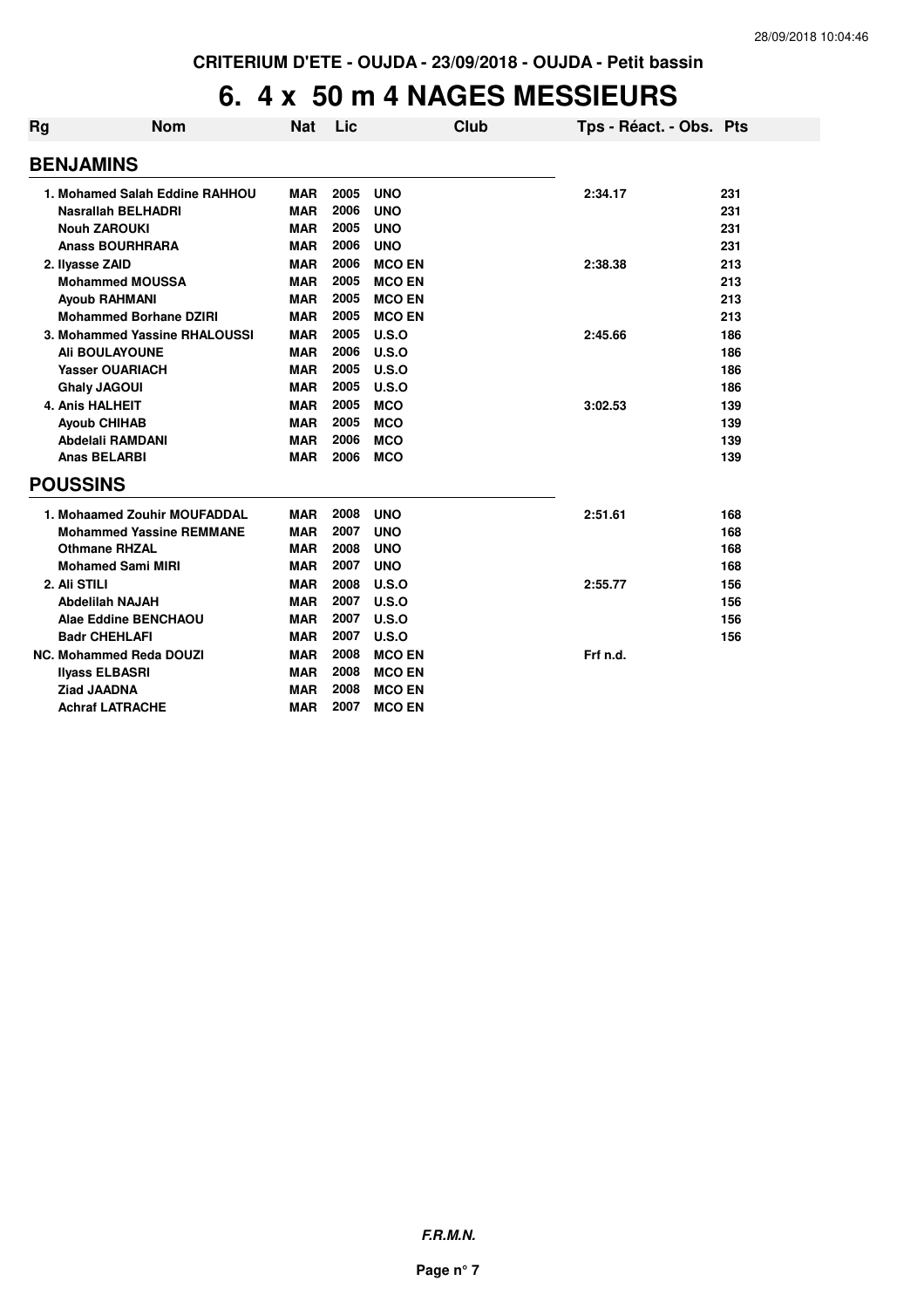#### **7. 50 m NAGE LIBRE MESSIEURS**

| Rg | <b>Nom</b>                                                    | Nat                      | Lic          |                          | Club | Tps - Réact. - Obs. Pts |            |
|----|---------------------------------------------------------------|--------------------------|--------------|--------------------------|------|-------------------------|------------|
|    | <b>BENJAMINS</b>                                              |                          |              |                          |      |                         |            |
|    | 1. Yasser OUARIACH                                            | <b>MAR</b>               | 2005         | U.S.O                    |      | 28.96                   | 376        |
|    | 2. Nouh ZAROUKI                                               | <b>MAR</b>               | 2005         | <b>UNO</b>               |      | 29.20                   | 367        |
|    | 3. Mohammed MOUSSA                                            | <b>MAR</b>               | 2005         | <b>MCO EN</b>            |      | 32.23                   | 273        |
|    | 4. Omar HIDAF                                                 | <b>MAR</b>               | 2006         | <b>CODM</b>              |      | 33.25                   | 248        |
|    | 5. Mohamed Salah Eddine RAHHOU                                | <b>MAR</b>               | 2005         | <b>UNO</b>               |      | 33.71                   | 238        |
|    | 6. Mohammed Yassine RHALOUSSI                                 | <b>MAR</b>               | 2005         | U.S.O                    |      | 33.83                   | 236        |
|    | 7. Houssam BOUBEKRI                                           | <b>MAR</b>               | 2005         | <b>MCO</b>               |      | 33.86                   | 235        |
|    | 8. Yassine RAMDANI                                            | <b>MAR</b>               | 2005         | <b>MCO</b>               |      | 33.96                   | 233        |
|    | 9. Abdelali RAMDANI                                           | <b>MAR</b>               | 2006         | <b>MCO</b>               |      | 34.20                   | 228        |
|    | 10. Adam Othmane HAMDAOUI                                     | <b>MAR</b>               | 2006         | <b>MCO</b>               |      | 34.28                   | 227        |
|    | 11. Mohammed Borhane DZIRI                                    | <b>MAR</b>               | 2005         | <b>MCO EN</b>            |      | 34.61                   | 220        |
|    | 12. Adham Salah CHERRAK<br>13. Nasrallah BELHADRI             | <b>MAR</b><br><b>MAR</b> | 2005<br>2006 | <b>MCO</b><br><b>UNO</b> |      | 34.95<br>35.22          | 214<br>209 |
|    | 14. El Mehdi ZOUHRI                                           | <b>MAR</b>               | 2006         | <b>UNO</b>               |      | 36.00                   | 196        |
|    | <b>15. Ayoub CHIHAB</b>                                       | <b>MAR</b>               | 2005         | <b>MCO</b>               |      | 36.03                   | 195        |
|    | 16. Ayoub SADEQUI                                             | <b>MAR</b>               | 2005         | U.S.O                    |      | 36.54                   | 187        |
|    | 16. Mohamed Hamza LAYACHI                                     | <b>MAR</b>               | 2005         | <b>CAT</b>               |      | 36.54                   | 187        |
|    | 18. Amine SOUARJI                                             | <b>MAR</b>               | 2005         | U.S.O                    |      | 37.32                   | 175        |
|    | <b>19. Ali BOULAYOUNE</b>                                     | <b>MAR</b>               | 2006         | <b>U.S.O</b>             |      | 38.16                   | 164        |
|    | 20. Anass BOURHRARA                                           | <b>MAR</b>               | 2006         | <b>UNO</b>               |      | 38.52                   | 160        |
|    | 21. Anas BELARBI                                              | <b>MAR</b>               | 2006         | <b>MCO</b>               |      | 39.20                   | 151        |
|    | 22. Ghaly JAGOUI                                              | <b>MAR</b>               | 2005         | U.S.O                    |      | 39.50                   | 148        |
|    | 23. El Mehdi KADIRI                                           | <b>MAR</b>               | 2006         | <b>MCO EN</b>            |      | 39.87                   | 144        |
|    | 24. Mostafa BEN ABID                                          | <b>MAR</b>               | 2005         | U.S.O                    |      | 41.19                   | 130        |
|    | 25. Anis HALHEIT                                              | <b>MAR</b>               | 2005         | <b>MCO</b>               |      | 42.23                   | 121        |
|    | 26. Alae Eddine CHEKROUN                                      | <b>MAR</b>               | 2005         | <b>MCO EN</b>            |      | 42.70                   | 117        |
|    | 27. Saad MERNIT                                               | <b>MAR</b>               | 2005         | <b>MCO EN</b>            |      | 43.34                   | 112        |
|    | <b>28. Iliass ARFAOUI</b>                                     | <b>MAR</b>               | 2005         | U.S.O                    |      | 44.41                   | 104        |
|    | 29. Mohamed Ali LAZRAK                                        | <b>MAR</b>               | 2006         | <b>ABN</b>               |      | 45.78                   | 95         |
|    | 30. Mohamed EL ARBAOUI                                        | <b>MAR</b>               | 2005         | <b>ABN</b>               |      | 50.27                   | 71         |
|    | <b>NC. Rayane KARMIM</b>                                      | <b>MAR</b>               | 2006<br>2006 | <b>UNO</b>               |      | Frf n.d.                |            |
|    | <b>NC. Salah Eddine SALMI</b><br><b>NC. Mahmoud BENHACHEM</b> | <b>MAR</b><br><b>MAR</b> | 2005         | <b>UNO</b><br>U.S.O      |      | Frf n.d.<br>Frf n.d.    |            |
|    | <b>NC. Ahmed HAMMAL</b>                                       | <b>MAR</b>               | 2006         | <b>U.S.O</b>             |      | Frf n.d.                |            |
|    | <b>NC. Mehdi AMHARREF</b>                                     | <b>MAR</b>               | 2006         | <b>CAT</b>               |      | Frf n.d.                |            |
|    | <b>POUSSINS</b>                                               |                          |              |                          |      |                         |            |
|    | 1. Othmane RHZAL                                              | <b>MAR</b>               | 2008         | <b>UNO</b>               |      | 34.72                   | 218        |
|    | 2. Mohamed Sami MIRI                                          | <b>MAR</b>               | 2007         | <b>UNO</b>               |      | 35.24                   | 208        |
|    | 3. Abdelilah NAJAH                                            | <b>MAR</b>               | 2007         | <b>U.S.O</b>             |      | 37.50                   | 173        |
|    | 4. Mohammed Yassine REMMANE                                   | <b>MAR</b>               | 2007         | <b>UNO</b>               |      | 38.34                   | 162        |
|    | 5. Mohaamed Zouhir MOUFADDAL                                  | <b>MAR</b>               | 2008         | <b>UNO</b>               |      | 38.49                   | 160        |
|    | 6. Ousama HASSAIN                                             | MAR                      | 2007         | <b>UNO</b>               |      | 38.89                   | 155        |
|    | 7. Rayane LAZAR                                               | <b>MAR</b>               | 2007         | <b>MCO</b>               |      | 39.30                   | 150        |
|    | 8. Alae Eddine BENCHAOU                                       | <b>MAR</b>               | 2007         | <b>U.S.O</b>             |      | 39.68                   | 146        |
|    | 9. Othmane EL MAHI                                            | <b>MAR</b>               | 2008         | <b>MCO</b>               |      | 40.52                   | 137        |
|    | 10. Othmane DOUZI                                             | <b>MAR</b>               | 2007         | <b>UNO</b>               |      | 40.93                   | 133        |
|    | 11. Badr CHEHLAFI                                             | <b>MAR</b>               | 2007         | <b>U.S.O</b>             |      | 42.30                   | 120        |
|    | 12. Ali STILI                                                 | <b>MAR</b>               | 2008         | U.S.O                    |      | 42.33                   | 120        |
|    | <b>13. Mehdi OUMOKHTAR</b>                                    | <b>MAR</b>               | 2007         | <b>UNO</b>               |      | 44.41                   | 104        |
|    | 14. Rayan RHALOUSSI                                           | <b>MAR</b>               | 2008         | <b>U.S.O</b>             |      | 44.91                   | 100        |
|    | <b>15. Haitham RAHMANI</b>                                    | <b>MAR</b>               | 2008         | <b>MCO EN</b>            |      | 45.66                   | 96         |
|    | <b>16. Amine CHATER</b>                                       | <b>MAR</b>               | 2007         | <b>U.S.O</b>             |      | 46.79                   | 89         |
|    | 17. Yahya HIMAMA                                              | <b>MAR</b>               | 2008         | <b>U.S.O</b>             |      | 47.59                   | 84         |
|    | 18. Mohammed ELHIDI                                           | <b>MAR</b>               | 2008         | <b>UNO</b>               |      | 49.40                   | 75         |
|    | 19. Omar ZAROUALI                                             | <b>MAR</b>               | 2007         | <b>CAT</b>               |      | 50.02                   | 73         |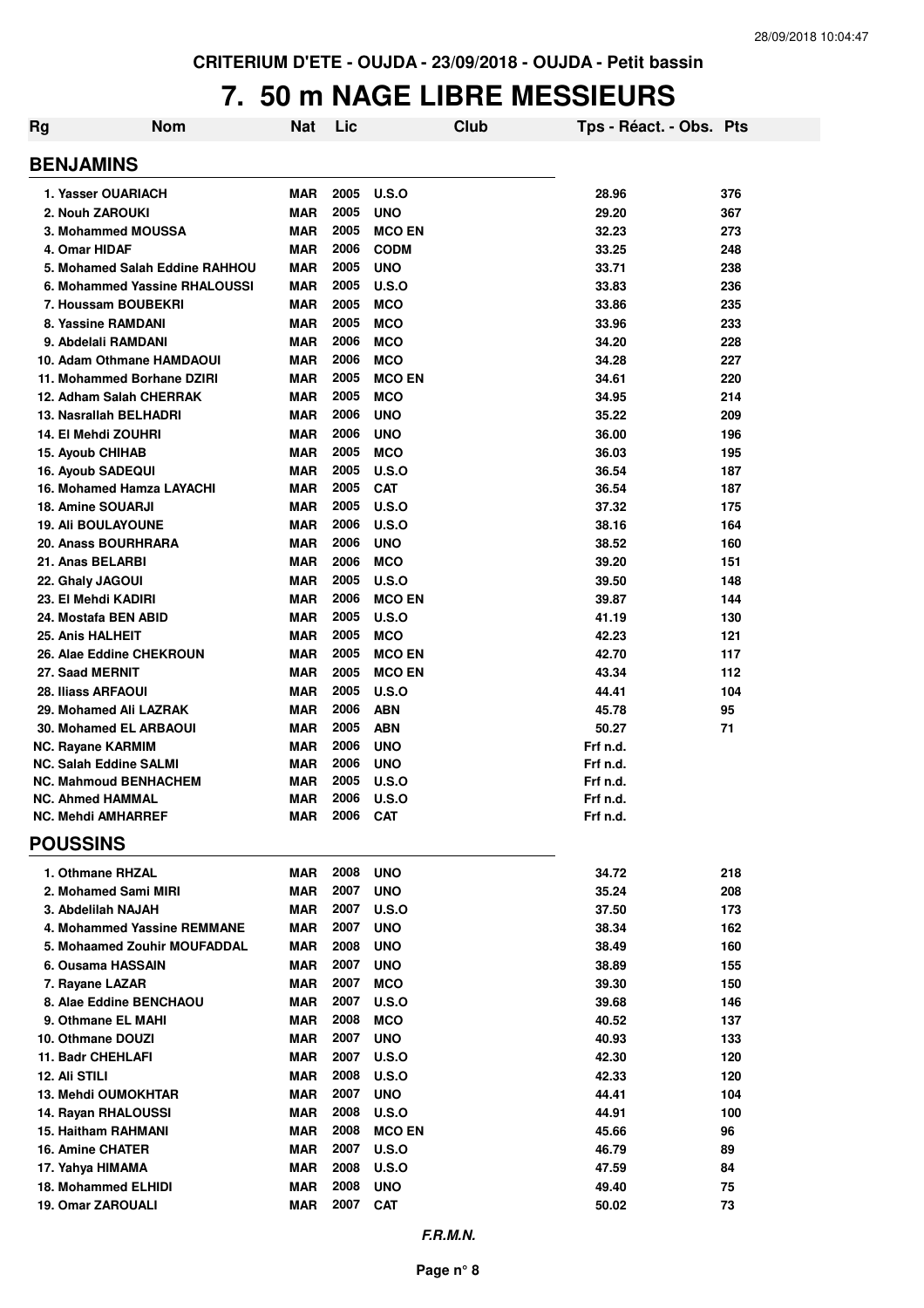#### **7. 50 m NAGE LIBRE MESSIEURS**

| Rg                     | <b>Nom</b>                    | Nat        | Lic  | Club          | Tps - Réact. - Obs. Pts |    |
|------------------------|-------------------------------|------------|------|---------------|-------------------------|----|
| <b>POUSSINS</b>        |                               |            |      |               |                         |    |
|                        | <b>20. Younes HAMDAOUI</b>    | MAR        | 2008 | U.S.O         | 50.55                   | 70 |
|                        | 21. Mohammed Yasser KISSI     | <b>MAR</b> | 2007 | U.S.O         | 50.82                   | 69 |
|                        | 22. Ilyass ELBASRI            | <b>MAR</b> | 2008 | <b>MCO EN</b> | 52.39                   | 63 |
|                        | 22. Mohammed Reda DOUZI       | MAR        | 2008 | <b>MCO EN</b> | 52.39                   | 63 |
|                        | 24. Yahya ELHALAFI            | <b>MAR</b> | 2008 | <b>UNO</b>    | 53.20                   | 60 |
|                        | 25. Achraf LATRACHE           | MAR        | 2007 | <b>MCO EN</b> | 54.16                   | 57 |
|                        | 26. Mohamed Rayane SEKKAT     | <b>MAR</b> | 2007 | <b>UNO</b>    | 1:01.32                 | 39 |
| 27. Ziad JAADNA        |                               | MAR        | 2008 | <b>MCO EN</b> | 1:22.36                 | 16 |
| <b>NC. Mehdi NAGRI</b> |                               | <b>MAR</b> | 2008 | U.S.O         | Frf n.d.                |    |
|                        | <b>NC. Al Farouk KADDOURI</b> | <b>MAR</b> | 2008 | U.S.O         | Frf n.d.                |    |
|                        | <b>NC. Anas CHAKHAR</b>       | <b>MAR</b> | 2007 | U.S.O         | Frf n.d.                |    |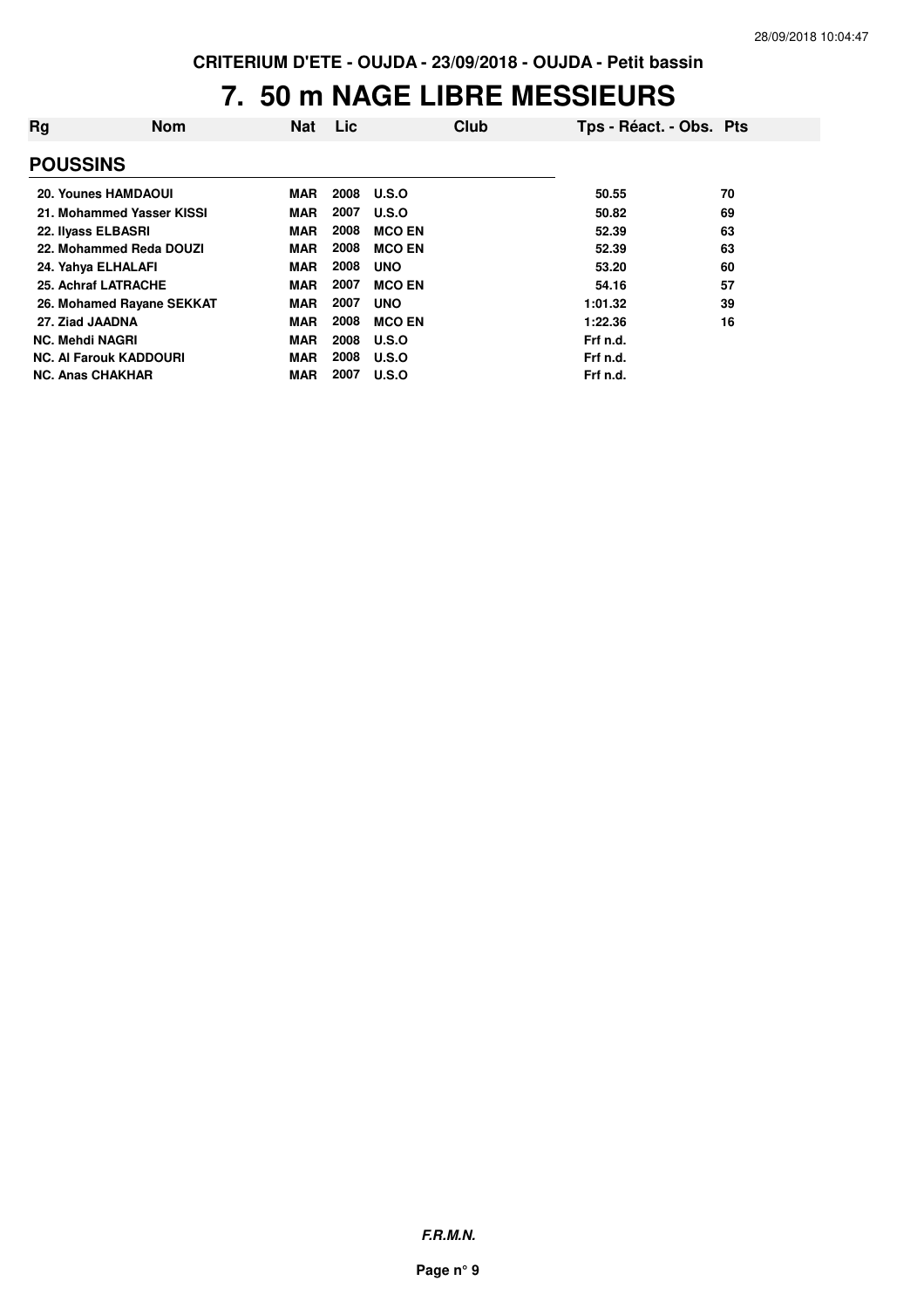## **8. 50 m BRASSE DAMES**

| Rg | <b>Nom</b>                       | Nat        | Lic  |              | Club | Tps - Réact. - Obs. Pts |     |
|----|----------------------------------|------------|------|--------------|------|-------------------------|-----|
|    | <b>BENJAMINS</b>                 |            |      |              |      |                         |     |
|    | 1. Zainab OUALI                  | <b>MAR</b> | 2006 | <b>CAT</b>   |      | 43.38                   | 325 |
|    | 2. Fatima Zahra NAJAH            | <b>MAR</b> | 2006 | U.S.O        |      | 47.40                   | 249 |
|    | 3. Hiba MAAZOUZI                 | <b>MAR</b> | 2005 | <b>U.S.O</b> |      | 47.55                   | 247 |
|    | <b>4. Wissal EL MANSOURI</b>     | <b>MAR</b> | 2006 | <b>ABN</b>   |      | 47.67                   | 245 |
|    | 5. Marwa AMRAOUI                 | <b>MAR</b> | 2005 | <b>MCO</b>   |      | 49.02                   | 225 |
|    | 6. Lina LARHMAM                  | <b>MAR</b> | 2005 | <b>ABN</b>   |      | 52.25                   | 186 |
|    | 7. Alae EL AMRI                  | <b>MAR</b> | 2006 | <b>MCO</b>   |      | 52.84                   | 180 |
|    | 8. Nada ZEHHAF                   | <b>MAR</b> | 2005 | <b>ABN</b>   |      | 53.00                   | 178 |
|    | 9. Rania HAJJI                   | <b>MAR</b> | 2006 | <b>ABN</b>   |      | 53.09                   | 177 |
|    | 10. Ikram BENAZZI                | <b>MAR</b> | 2006 | <b>UNO</b>   |      | 53.15                   | 177 |
|    | 11. Aroua EL BOURAQADI           | <b>MAR</b> | 2006 | <b>CAT</b>   |      | 53.84                   | 170 |
|    | 12. Kaouthar RAHHOU              | <b>MAR</b> | 2006 | <b>UNO</b>   |      | 54.56                   | 163 |
|    | 13. Ihsane ZOHIR                 | <b>MAR</b> | 2006 | <b>UNO</b>   |      | 55.03                   | 159 |
|    | <b>14. Nibrasse HETTITI</b>      | <b>MAR</b> | 2006 | U.S.O        |      | 55.29                   | 157 |
|    | <b>15. Nour Elhouda BATEAOUI</b> | <b>MAR</b> | 2006 | <b>U.S.O</b> |      | 55.37                   | 156 |
|    | 16. Lara Wisal EL MOUMNI         | <b>MAR</b> | 2006 | <b>UNO</b>   |      | 55.59                   | 154 |
|    | 17. Salma LAAROUSSI              | MAR        | 2006 | <b>MCO</b>   |      | 58.20                   | 134 |
|    | <b>18. Ibtihal ZOUHRI</b>        | <b>MAR</b> | 2005 | <b>MCO</b>   |      | 1:00.79                 | 118 |
|    | 19. Kenza Nour El Houda EL HAZMI | <b>MAR</b> | 2005 | <b>CAT</b>   |      | 1:11.03                 | 74  |
|    | <b>NC. Asmae BAHA</b>            | <b>MAR</b> | 2005 | <b>CAT</b>   |      | Frf n.d.                |     |
|    | <b>POUSSINS</b>                  |            |      |              |      |                         |     |
|    | 1. Aya TABET                     | <b>MAR</b> | 2007 | <b>MCO</b>   |      | 44.41                   | 303 |
|    | 2. Fatima Zahra YOUNES           | <b>MAR</b> | 2007 | U.S.O        |      | 46.61                   | 262 |
|    | 3. Ouiam CHETOUANE               | <b>MAR</b> | 2007 | U.S.O        |      | 47.84                   | 242 |
|    | 4. Jannat ADLI                   | <b>MAR</b> | 2007 | <b>MCO</b>   |      | 49.75                   | 215 |
|    | 5. Fatima Zahra HOUMMAN          | <b>MAR</b> | 2007 | <b>UNO</b>   |      | 52.24                   | 186 |
|    | 6. Ouiame BOUAZZAOUI             | <b>MAR</b> | 2007 | <b>MCO</b>   |      | 53.73                   | 171 |
|    | 7. Wissale TAHIRI                | <b>MAR</b> | 2007 | U.S.O        |      | 54.01                   | 168 |
|    | 8. Meryem TAKERKRA               | <b>MAR</b> | 2007 | <b>CAT</b>   |      | 55.25                   | 157 |
|    | 9. Aya BELMOSTEFA                | <b>MAR</b> | 2007 | <b>MCO</b>   |      | 55.96                   | 151 |
|    | 10. Marwa MNIA                   | <b>MAR</b> | 2008 | <b>UNO</b>   |      | 56.53                   | 147 |
|    | 11. Alae CHAOUCH                 | MAR        | 2008 | U.S.O        |      | 58.27                   | 134 |
|    | 12. Sara ABOUTNI                 | <b>MAR</b> | 2008 | <b>MCO</b>   |      | 58.57                   | 132 |
|    | 13. Hajar RAMDANI                | MAR        | 2008 | <b>MCO</b>   |      | 58.98                   | 129 |
|    | 14. Fatine ZAOUI                 | <b>MAR</b> | 2007 | <b>UNO</b>   |      | 1:00.38                 | 120 |
|    | 15. Rim ZAOUI                    | <b>MAR</b> | 2007 | <b>UNO</b>   |      | 1:02.59                 | 108 |
|    | 16. Hanane MOUJAHID              | <b>MAR</b> | 2007 | <b>UNO</b>   |      | 1:22.50                 | 47  |
|    | <b>NC. Roa HAMMOUTI</b>          | <b>MAR</b> | 2007 | <b>CAT</b>   |      | Frf n.d.                |     |
|    | <b>NC. Nour Alimane MAAZOUZI</b> | <b>MAR</b> | 2008 | <b>U.S.O</b> |      | Dsq VI                  | 0   |
|    | <b>NC. Ibtihal BELBACHIR</b>     | <b>MAR</b> | 2008 | U.S.O        |      | Dsq NI                  | 0   |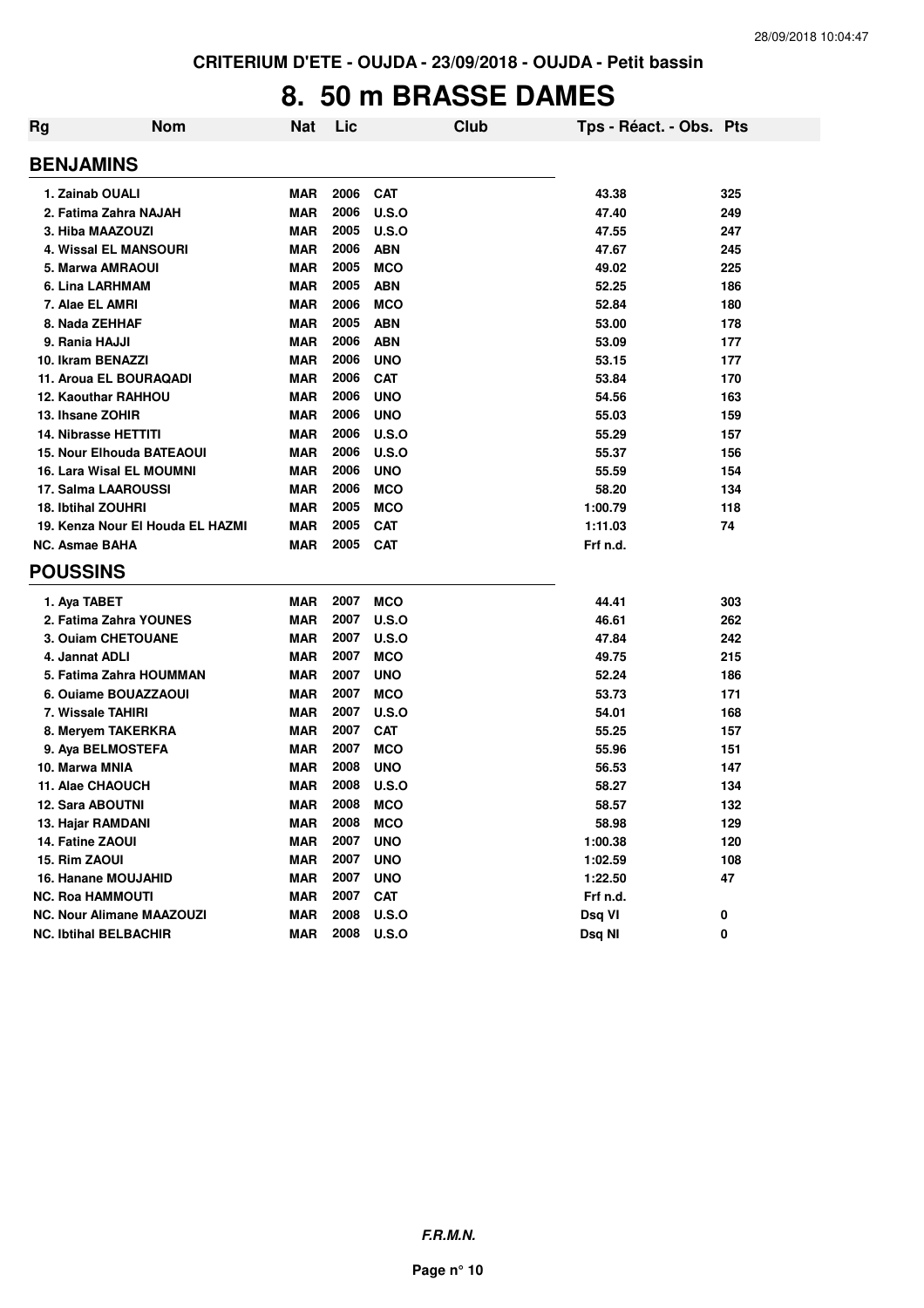#### **9. 50 m PAPILLON MESSIEURS**

| Rg                      | <b>Nom</b>                       | Nat        | Lic  | Club          | Tps - Réact. - Obs. Pts |     |
|-------------------------|----------------------------------|------------|------|---------------|-------------------------|-----|
| <b>BENJAMINS</b>        |                                  |            |      |               |                         |     |
|                         | 1. Nouh ZAROUKI                  | <b>MAR</b> | 2005 | <b>UNO</b>    | 32.04                   | 343 |
|                         | 2. Yasser OUARIACH               | <b>MAR</b> | 2005 | U.S.O         | 32.73                   | 321 |
|                         | 3. Adham Salah CHERRAK           | <b>MAR</b> | 2005 | <b>MCO</b>    | 38.83                   | 192 |
|                         | 4. Mohammed MOUSSA               | <b>MAR</b> | 2005 | <b>MCO EN</b> | 40.30                   | 172 |
|                         | 5. Adam Othmane HAMDAOUI         | <b>MAR</b> | 2006 | <b>MCO</b>    | 41.74                   | 155 |
|                         | 6. Mohammed Yassine RHALOUSSI    | <b>MAR</b> | 2005 | U.S.O         | 42.06                   | 151 |
|                         | 7. Abdelali RAMDANI              | <b>MAR</b> | 2006 | <b>MCO</b>    | 44.37                   | 129 |
| 8. Ilyasse ZAID         |                                  | <b>MAR</b> | 2006 | <b>MCO EN</b> | 45.04                   | 123 |
|                         | 9. Ayoub RAHMANI                 | <b>MAR</b> | 2005 | <b>MCO EN</b> | 48.87                   | 96  |
|                         | <b>NC. Mohamed Hamza LAYACHI</b> | <b>MAR</b> | 2005 | <b>CAT</b>    | Frf n.d.                |     |
|                         | <b>NC. Mehdi AMHARREF</b>        | <b>MAR</b> | 2006 | <b>CAT</b>    | Frf n.d.                |     |
|                         | <b>NC. Anass BOURHRARA</b>       | <b>MAR</b> | 2006 | <b>UNO</b>    | Dsq NI                  | 0   |
| <b>POUSSINS</b>         |                                  |            |      |               |                         |     |
|                         | 1. Othmane RHZAL                 | <b>MAR</b> | 2008 | <b>UNO</b>    | 40.79                   | 166 |
|                         | 2. Mohamed Sami MIRI             | <b>MAR</b> | 2007 | <b>UNO</b>    | 44.82                   | 125 |
|                         | 3. Alae Eddine BENCHAOU          | <b>MAR</b> | 2007 | U.S.O         | 46.74                   | 110 |
|                         | 4. Mohaamed Zouhir MOUFADDAL     | <b>MAR</b> | 2008 | <b>UNO</b>    | 48.93                   | 96  |
| 5. Ali STILI            |                                  | <b>MAR</b> | 2008 | U.S.O         | 52.23                   | 79  |
| <b>NC. Rayane LAZAR</b> |                                  | <b>MAR</b> | 2007 | <b>MCO</b>    | Dsg NI                  | 0   |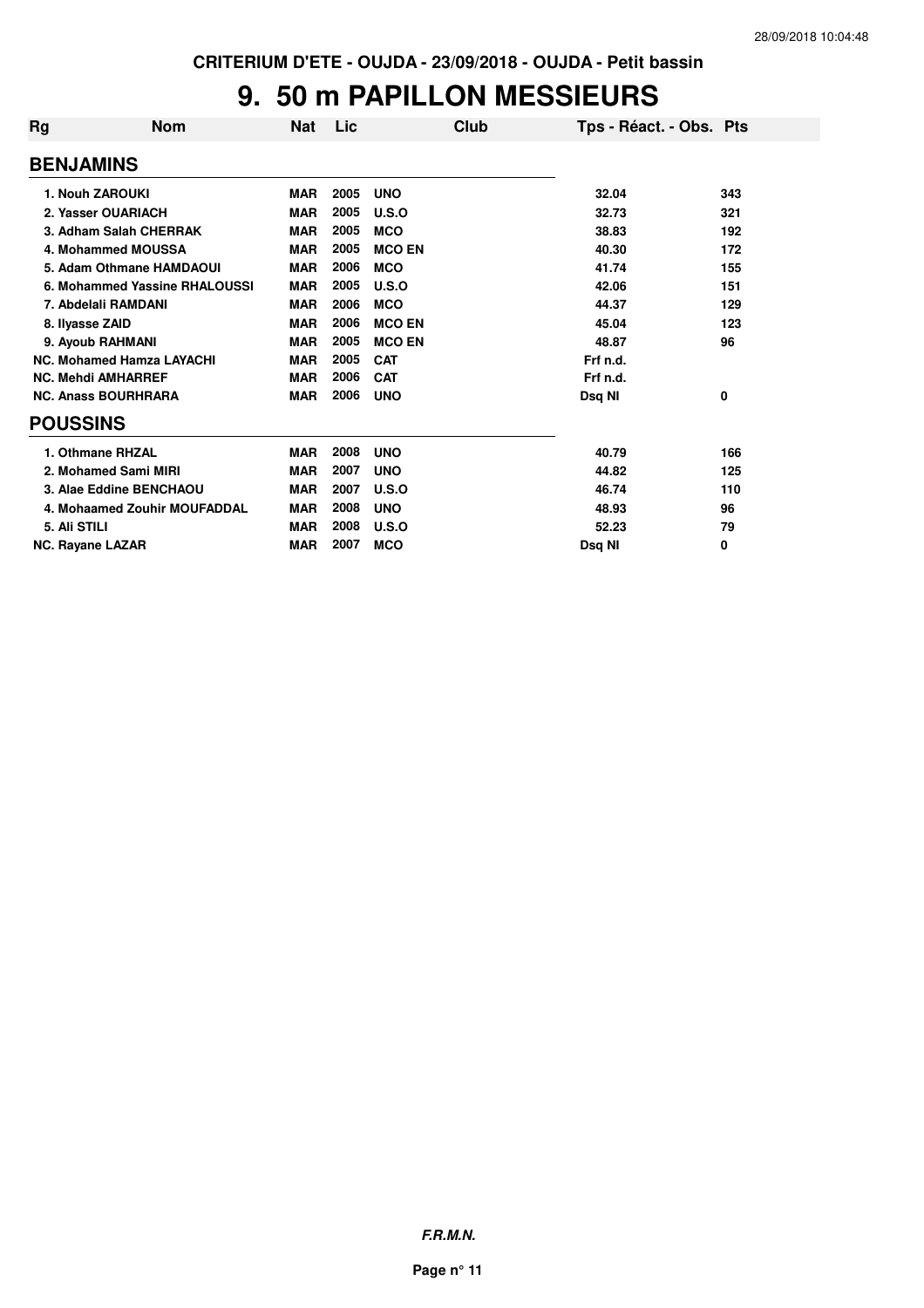# **10. 50 m DOS DAMES**

| Rg              | <b>Nom</b>                       | <b>Nat</b> | Lic  | <b>Club</b>   | Tps - Réact. - Obs. Pts |     |
|-----------------|----------------------------------|------------|------|---------------|-------------------------|-----|
|                 | <b>BENJAMINS</b>                 |            |      |               |                         |     |
|                 | 1. Fatima Zahra NAJAH            | <b>MAR</b> | 2006 | U.S.O         | 43.61                   | 238 |
|                 | 2. Asmae KRIBII                  | <b>MAR</b> | 2006 | <b>MCO</b>    | 43.66                   | 238 |
|                 | 3. Zainab OUALI                  | <b>MAR</b> | 2006 | <b>CAT</b>    | 45.90                   | 204 |
|                 | 4. Rania HAJJI                   | <b>MAR</b> | 2006 | <b>ABN</b>    | 49.48                   | 163 |
|                 | 5. Kaouthar RAHHOU               | <b>MAR</b> | 2006 | <b>UNO</b>    | 50.83                   | 150 |
|                 | 6. Nour Elhouda BATEAOUI         | <b>MAR</b> | 2006 | U.S.O         | 51.73                   | 143 |
|                 | 7. Alae EL AMRI                  | <b>MAR</b> | 2006 | <b>MCO</b>    | 52.89                   | 133 |
|                 | 8. Nibrasse HETTITI              | <b>MAR</b> | 2006 | U.S.O         | 53.35                   | 130 |
|                 | 9. Rania TAHI                    | <b>MAR</b> | 2006 | <b>MCO</b>    | 53.77                   | 127 |
|                 | 10. Rim ZERROUKI                 | <b>MAR</b> | 2005 | <b>MCO</b>    | 53.88                   | 126 |
|                 | 11. Lara Wisal EL MOUMNI         | <b>MAR</b> | 2006 | <b>UNO</b>    | 54.05                   | 125 |
|                 | 12. Ikram BENAZZI                | <b>MAR</b> | 2006 | <b>UNO</b>    | 55.80                   | 114 |
|                 | 13. Salma LAAROUSSI              | <b>MAR</b> | 2006 | <b>MCO</b>    | 57.96                   | 101 |
|                 | 14. Fatima Zahra BELBACHIR       | <b>MAR</b> | 2006 | <b>MCO</b>    | 58.25                   | 100 |
|                 | <b>15. Ibtihal ZOUHRI</b>        | <b>MAR</b> | 2005 | <b>MCO</b>    | 58.80                   | 97  |
|                 | 16. Kenza Nour El Houda EL HAZMI | <b>MAR</b> | 2005 | <b>CAT</b>    | 1:02.18                 | 82  |
|                 | 17. Ihsane ZOHIR                 | <b>MAR</b> | 2006 | <b>UNO</b>    | 1:08.63                 | 61  |
|                 | 18. Aroua EL BOURAQADI           | <b>MAR</b> | 2006 | <b>CAT</b>    | 1:08.89                 | 60  |
|                 | <b>NC. Nour AI Houda AMRAOUI</b> | <b>MAR</b> | 2006 | <b>UNO</b>    | Dsq NI                  | 0   |
| <b>POUSSINS</b> |                                  |            |      |               |                         |     |
|                 | 1. Aya TABET                     | <b>MAR</b> | 2007 | <b>MCO</b>    | 41.28                   | 281 |
|                 | 2. Meryem ABOUTNI                | <b>MAR</b> | 2007 | <b>MCO</b>    | 42.95                   | 250 |
|                 | 3. Fatima Zahra YOUNES           | <b>MAR</b> | 2007 | <b>U.S.O</b>  | 43.97                   | 233 |
|                 | 4. Ouiam CHETOUANE               | <b>MAR</b> | 2007 | <b>U.S.O</b>  | 44.44                   | 225 |
|                 | 5. Aya BEKKARI                   | <b>MAR</b> | 2007 | <b>U.S.O</b>  | 45.17                   | 215 |
|                 | <b>6. Abir LAAROUSSI</b>         | <b>MAR</b> | 2007 | <b>MCO</b>    | 47.02                   | 190 |
|                 | 7. Hafsa STILI                   | <b>MAR</b> | 2007 | U.S.O         | 47.14                   | 189 |
|                 | 8. Riham MOUSSA                  | <b>MAR</b> | 2008 | <b>MCO EN</b> | 48.22                   | 176 |
|                 | 9. Fatima Zahra HOUMMAN          | <b>MAR</b> | 2007 | <b>UNO</b>    | 49.22                   | 166 |
|                 | 10. Wissale TAHIRI               | <b>MAR</b> | 2007 | U.S.O         | 49.81                   | 160 |
|                 | 11. Marwa MNIA                   | <b>MAR</b> | 2008 | <b>UNO</b>    | 51.53                   | 144 |
| 12. Rim ZAOUI   |                                  | <b>MAR</b> | 2007 | <b>UNO</b>    | 51.80                   | 142 |
|                 | <b>13. Ibtihal BELBACHIR</b>     | <b>MAR</b> | 2008 | U.S.O         | 53.16                   | 131 |
|                 | 14. Inji MEKKAOUI                | MAR        | 2007 | <b>UNO</b>    | 57.84                   | 102 |
|                 | 15. Alae CHAOUCH                 | <b>MAR</b> | 2008 | <b>U.S.O</b>  | 1:00.09                 | 91  |
|                 | 16. Nour Alimane MAAZOUZI        | <b>MAR</b> | 2008 | <b>U.S.O</b>  | 1:00.53                 | 89  |
|                 | 17. Aya BELMOSTEFA               | <b>MAR</b> | 2007 | <b>MCO</b>    | 1:01.14                 | 86  |
|                 | 18. Imane MEKKAOUI ALAOUI        | <b>MAR</b> | 2008 | <b>MCO</b>    | 1:01.29                 | 86  |
|                 | 19. Mervem TAKERKRA              | <b>MAR</b> | 2007 | <b>CAT</b>    | 1:07.01                 | 65  |
|                 | 20. Fatine ZAOUI                 | <b>MAR</b> | 2007 | <b>UNO</b>    | 1:12.30                 | 52  |
|                 | 21. Hanane MOUJAHID              | <b>MAR</b> | 2007 | <b>UNO</b>    | 1:12.91                 | 51  |
|                 | <b>NC. Hajar BELMOSTEFA</b>      | <b>MAR</b> | 2007 | <b>UNO</b>    | Frf n.d.                |     |
|                 | <b>NC. Roa HAMMOUTI</b>          | <b>MAR</b> | 2007 | <b>CAT</b>    | Frf n.d.                |     |
|                 | <b>NC. Ouiame BOUAZZAOUI</b>     | <b>MAR</b> | 2007 | <b>MCO</b>    | Dsq VI                  | 0   |
|                 | <b>NC. Nour Elhouda MAHJOUB</b>  | <b>MAR</b> | 2007 | <b>UNO</b>    | Dsq NI                  | 0   |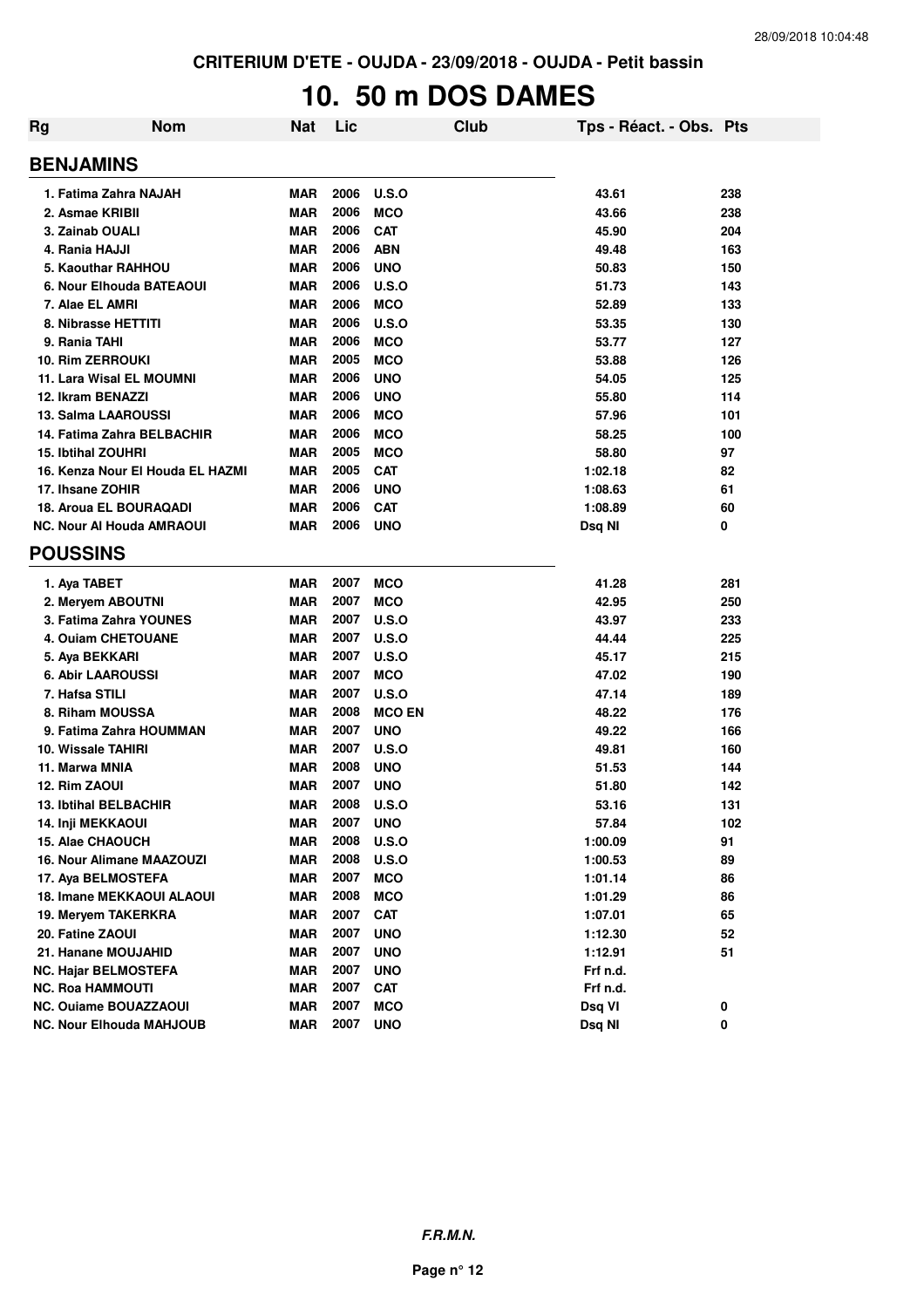#### **11. 4 x 50 m NAGE LIBRE MESSIEURS**

| Rg               | <b>Nom</b>                   | <b>Nat</b> | Lic  |            | Club | Tps - Réact. - Obs. Pts |     |  |  |  |
|------------------|------------------------------|------------|------|------------|------|-------------------------|-----|--|--|--|
| <b>BENJAMINS</b> |                              |            |      |            |      |                         |     |  |  |  |
|                  | 1. Adham Salah CHERRAK       | <b>MAR</b> | 2005 | <b>MCO</b> |      | 2:19.20                 | 234 |  |  |  |
|                  | <b>Houssam BOUBEKRI</b>      | <b>MAR</b> | 2005 | <b>MCO</b> |      |                         | 234 |  |  |  |
|                  | <b>Yassine RAMDANI</b>       | <b>MAR</b> | 2005 | <b>MCO</b> |      |                         | 234 |  |  |  |
|                  | <b>Adam Othmane HAMDAOUI</b> | <b>MAR</b> | 2006 | <b>MCO</b> |      |                         | 234 |  |  |  |
|                  | 2. El Mehdi ZOUHRI           | <b>MAR</b> | 2006 | <b>UNO</b> |      | 2:35.63                 | 167 |  |  |  |
|                  | <b>Salah Eddine SALMI</b>    | <b>MAR</b> | 2006 | <b>UNO</b> |      |                         | 167 |  |  |  |
|                  | <b>Rayane KARMIM</b>         | <b>MAR</b> | 2006 | <b>UNO</b> |      |                         | 167 |  |  |  |
|                  | <b>Mohamed Amine CHIKRI</b>  | <b>MAR</b> | 2006 | <b>UNO</b> |      |                         | 167 |  |  |  |
|                  | 3. Amine SOUARJI             | <b>MAR</b> | 2005 | U.S.O      |      | 2:37.38                 | 162 |  |  |  |
|                  | <b>Ayoub SADEQUI</b>         | <b>MAR</b> | 2005 | U.S.O      |      |                         | 162 |  |  |  |
|                  | <b>Mostafa BEN ABID</b>      | <b>MAR</b> | 2005 | U.S.O      |      |                         | 162 |  |  |  |
|                  | <b>Iliass ARFAOUI</b>        | <b>MAR</b> | 2005 | U.S.O      |      |                         | 162 |  |  |  |
|                  | <b>POUSSINS</b>              |            |      |            |      |                         |     |  |  |  |
|                  | 1. Othmane DOUZI             | <b>MAR</b> | 2007 | <b>UNO</b> |      | 2:48.95                 | 131 |  |  |  |
|                  | <b>Mohammed ELHIDI</b>       | <b>MAR</b> | 2008 | <b>UNO</b> |      |                         | 131 |  |  |  |
|                  | <b>Mohamed Rayane SEKKAT</b> | <b>MAR</b> | 2007 | <b>UNO</b> |      |                         | 131 |  |  |  |
|                  | <b>Ousama HASSAIN</b>        | <b>MAR</b> | 2007 | <b>UNO</b> |      |                         | 131 |  |  |  |
|                  | 2. Al Farouk KADDOURI        | <b>MAR</b> | 2008 | U.S.O      |      | 3:08.50                 | 94  |  |  |  |
|                  | <b>Rayan RHALOUSSI</b>       | <b>MAR</b> | 2008 | U.S.O      |      |                         | 94  |  |  |  |
|                  | <b>Amine CHATER</b>          | <b>MAR</b> | 2007 | U.S.O      |      |                         | 94  |  |  |  |
|                  | <b>Younes HAMDAOUI</b>       | <b>MAR</b> | 2008 | U.S.O      |      |                         | 94  |  |  |  |